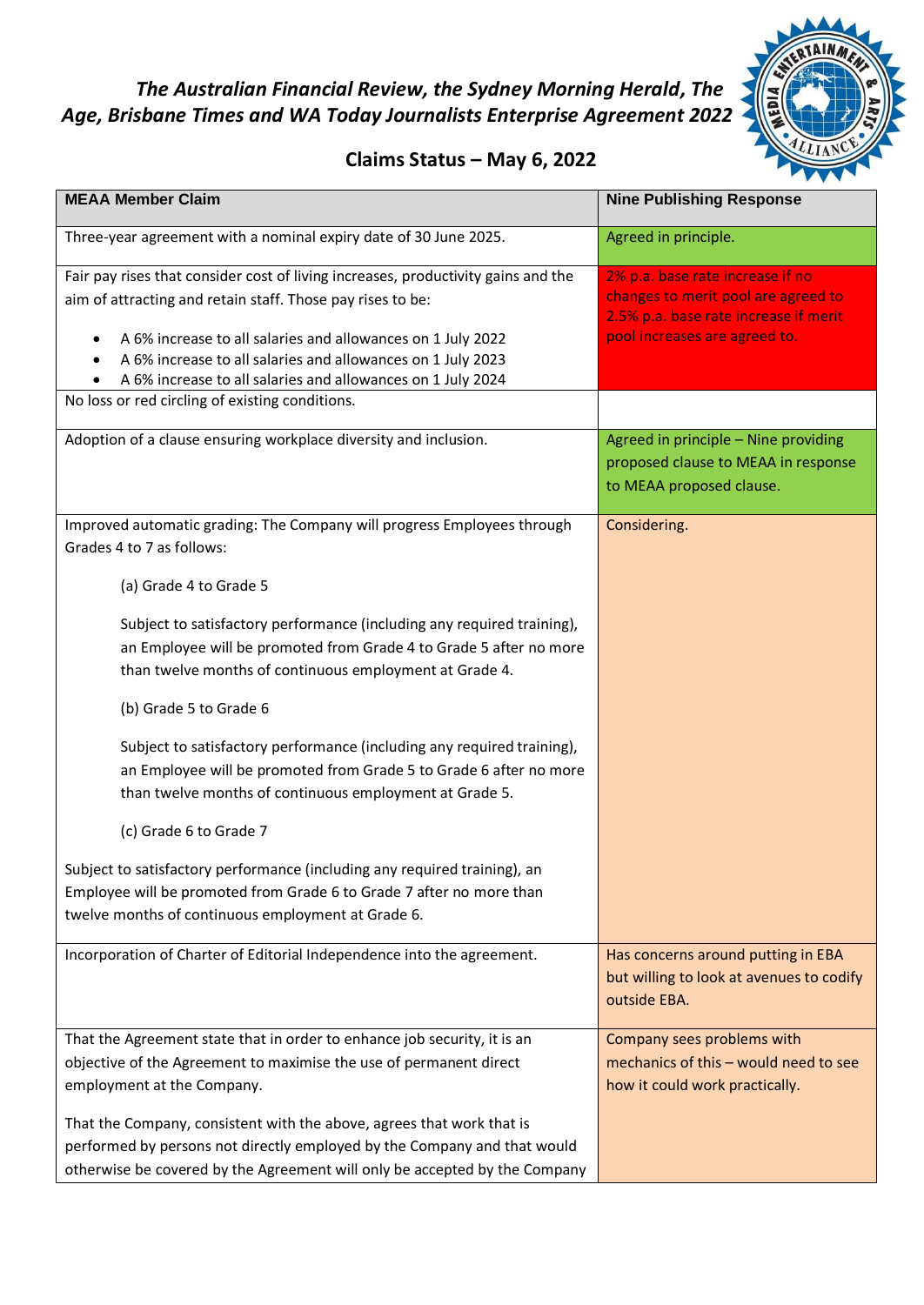| if those persons who perform the work receive wages and conditions that are<br>no less favourable than that provided for in the Agreement. |                                                                        |
|--------------------------------------------------------------------------------------------------------------------------------------------|------------------------------------------------------------------------|
| That all internships are paid according to an agreed level in the agreement.                                                               | Considering.                                                           |
| Incorporation of superior parental leave policies into the agreement.                                                                      | Agreed.                                                                |
| Incorporation of Pedestrian staff into the enterprise agreement.                                                                           | Rejected.                                                              |
| Improved training opportunities in Brisbane and Perth.                                                                                     | Agreed - will get back to MEAA with<br>ways to address outside of EBA. |
| Dispute resolution - Improvement to the current dispute resolution clause to<br>include arbitration as of right.                           | Rejected.                                                              |
|                                                                                                                                            |                                                                        |
| 6 weeks' notice of roster.                                                                                                                 | Considering.                                                           |
| Codification and improvement of working from home arrangements.                                                                            | Considering.                                                           |

| <b>Nine Publishing Claim</b>                                                       | <b>MEAA Response</b>                      |
|------------------------------------------------------------------------------------|-------------------------------------------|
| Increase the size of the merit pool budget by removing threshold cap and           | Concerns that this simply shifts more     |
| distribute merit pay across all grades.                                            | of the available pool of money from       |
|                                                                                    | guaranteed base rate increases to         |
| Also prepared to consider an additional marginal rate of increase connected to     | discretionary increases.                  |
| productivity targets.                                                              |                                           |
| Remove current restriction on engaging casuals below Grade 3 and part timers       | Rejected.                                 |
| below Grade 2.                                                                     |                                           |
| Removing Evening Attire Allowance and Spectacle Allowance.                         | Seeking further information.              |
|                                                                                    |                                           |
| Replacing EBA's casual conversion clause with casual conversion clause from        | Considering.                              |
| Fair Work Act.                                                                     |                                           |
| Remove outdated terms around cadet progression linked to "words per                | Nine to provide proposed amended          |
| minute shorthand."                                                                 | clause.                                   |
|                                                                                    |                                           |
| Buyout EBA and CAM allowances for the two people who receive each<br>allowance.    | Agreed in principle subject to the four   |
|                                                                                    | employees retaining benefit.              |
| Update Days Off Duty clause to provide additional flexibility so that company      | This matter is currently the subject of a |
| and employee may agree that an employee's roster may be adjusted so that           | dispute and will need to be discussed     |
| they have 4 days off duty per fortnight (as opposed to strictly 2 days off in each | further, but in any case, MEAA claims     |
| Monday-Sunday week period) which would allow flexibility for full time             |                                           |